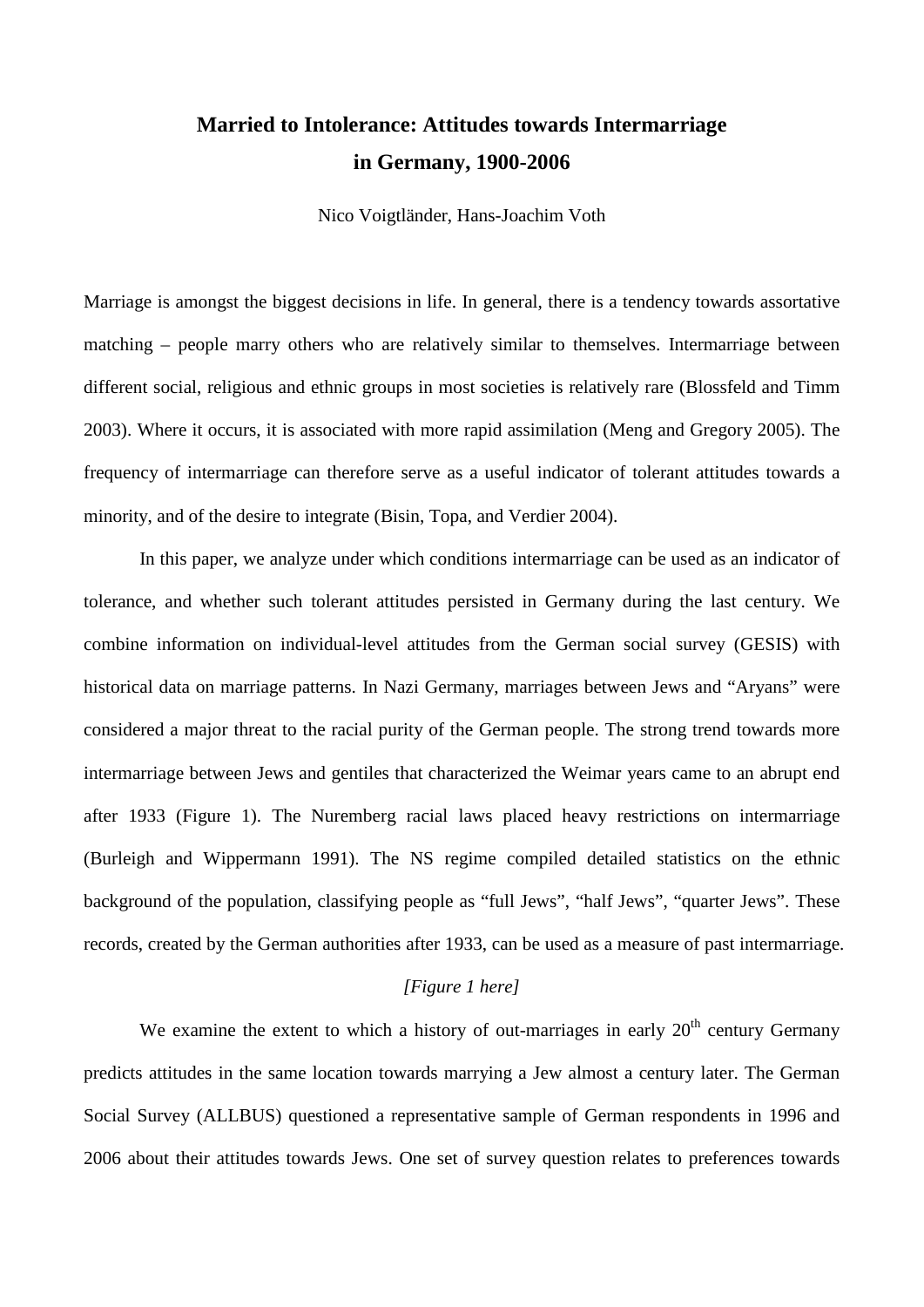intermarriage with Jews. German levels of anti-Semitism today are broadly similar to those in other European countries (Gabriel 2000). At the same time, distaste for intermarriage with Jews in modern-day Germany is not low on average, and varies considerably from one location to the next. We exploit this variation to examine if in towns and cities with numerous offspring from "mixed" marriages in the period 1900-1940, modern-day attitudes towards intermarriage are markedly more tolerant.

We find strong evidence for the persistence of tolerant attitudes. However, our empirical analysis also cautions against using intermarriage as a simple proxy for tolerance: The size of Jewish communities in the early  $20<sup>th</sup>$  century is an important confounding factor. In smaller communities, where in-group matches were difficult to find, intermarriage was more frequent. At the same time, small Jewish communities were typically located in smaller towns with less tolerant attitudes. Therefore, smaller communities show both more intermarriage and less tolerance; raw correlations suggest a *negative* relationship between intermarriage and tolerance today. To identify the historical tolerance component in intermarriage, we use detailed data on elections for anti-Semitic parties between 1890 and 1912. Where people voted less for the anti-Jewish parties, intermarriage was more common; this component of historical intermarriage shows a positive association with present-day attitudes towards marrying Jews.

# **I. Data**

Before 1933, the only consistent source of information on the number of Jews in Germany was compiled by the registry offices, which kept track of the legal residence of everyone living in Germany. Jews were only counted as such if they formally affiliated with the Jewish faith; converts were not considered. The Nazi authorities engaged in a large-scale data collection effort to assess the number of Jews overall, including converts and those of mixed ancestry. This was meant to remedy the problem that the earlier statistics did "not shed light on the invasion of Jewish blood into the body of the *Volk.*" (Statistisches Reichsamt 1944) The culmination of this effort was a special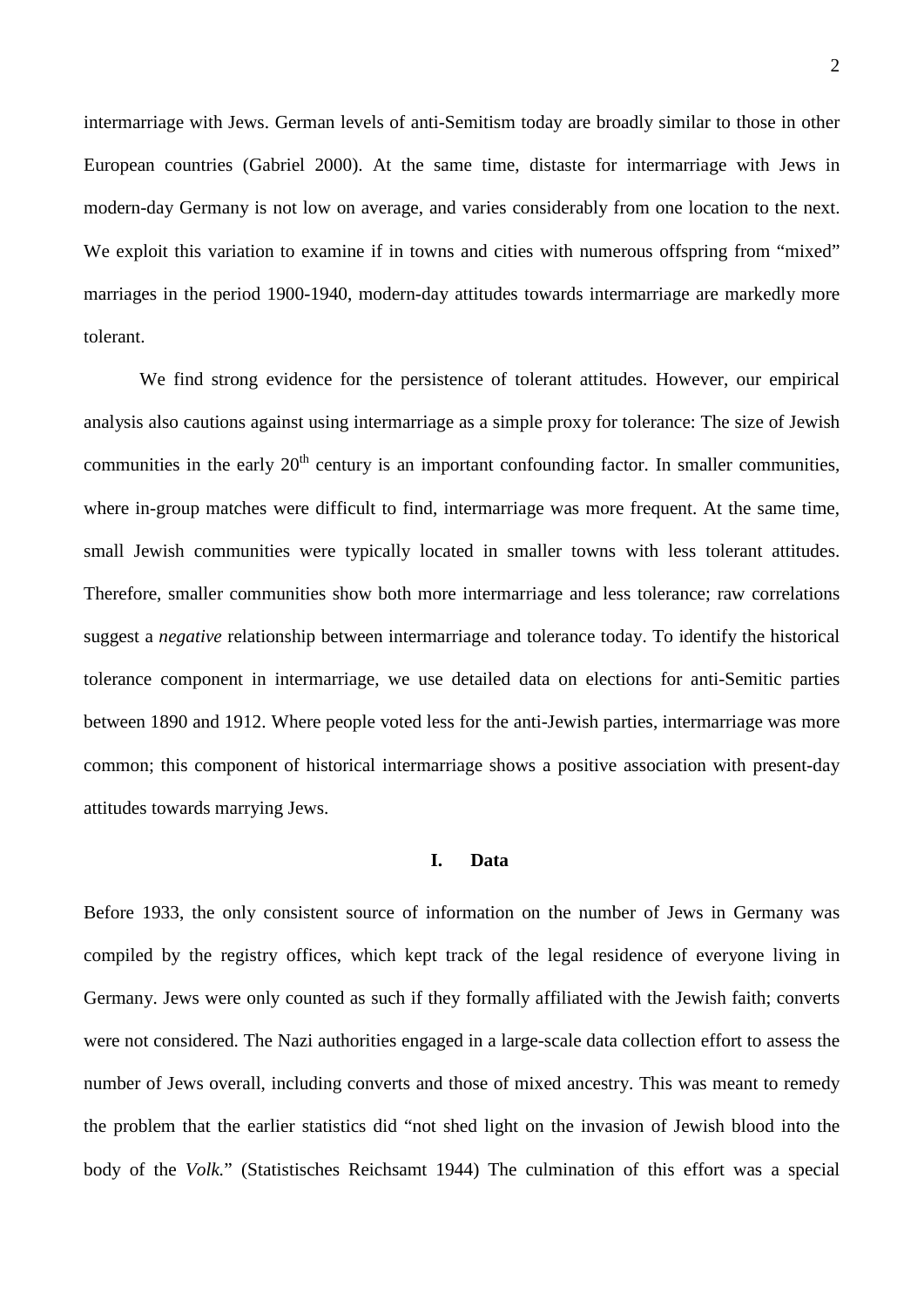questionnaire, administered as part of the 1939 census, which required all respondents to file detailed information on the race of their grandparents. Those with three or more Jewish grandparents were classified as "Volljuden" (full Jews); those with two Jewish grandparents were "mixed of the first degree", and those with only one Jewish grandparent were classified as "mixed of the second degree" (Burleigh and Wippermann 1991).

According to the 1939 census, there were 442,000 Jews left in Germany; of these, 74.7% were fully Jewish, 16% were mixed of first degree, and a little less than 10% were mixed of second degree. There was substantial heterogeneity at the regional level: in Hesse, only 18% of all marriages were mixed, whereas in Hamburg,  $44\%$ . Since the beginning of the  $20<sup>th</sup>$  century, intermarriage had become much more common. Of those who married before 1914, only 21.5% of Jews were in a mixed marriage; by 1932, this had surged to 65.1%. As soon as the Nazis came to power, intermarriage in Germany plummeted. By 1939, only 20.6% of new marriages involving Jews were mixed, even fewer than before World War I (see Figure 1). To measure historical anti-Semitism, we use the average vote shares for anti-Semitic parties from six nation-wide elections between 1890 and [1](#page-2-0)912,  $ASVOTE^{19C}$ <sup>1</sup>. In combination, our historical city-level data comprise 759 observations – all cities with Jewish inhabitants in 1939 where anti-Semitic parties had put forward candidates in at least one of the six elections between 1890 and 1912.

We pair this historical data with the large-scale German social surveys (ALLBUS), using the two editions that collect data on attitudes towards Jews – 1996 and 2006. In addition to several other questions ("Do Jews have too much influence in the world?"; "Should Jews have equal rights?", etc.), the survey also asks how people feel about the possibility of a Jew marrying into their family. On a scale from 1 (very disagreeable) to 7 (very agreeable), respondents are asked about their reactions. The modal response is neutral (4, given by 49%). Some 10% find the idea very disagreeable; 8.4%

-

<span id="page-2-0"></span> $1$  This dataset is from Ritter and Niehaus (1980).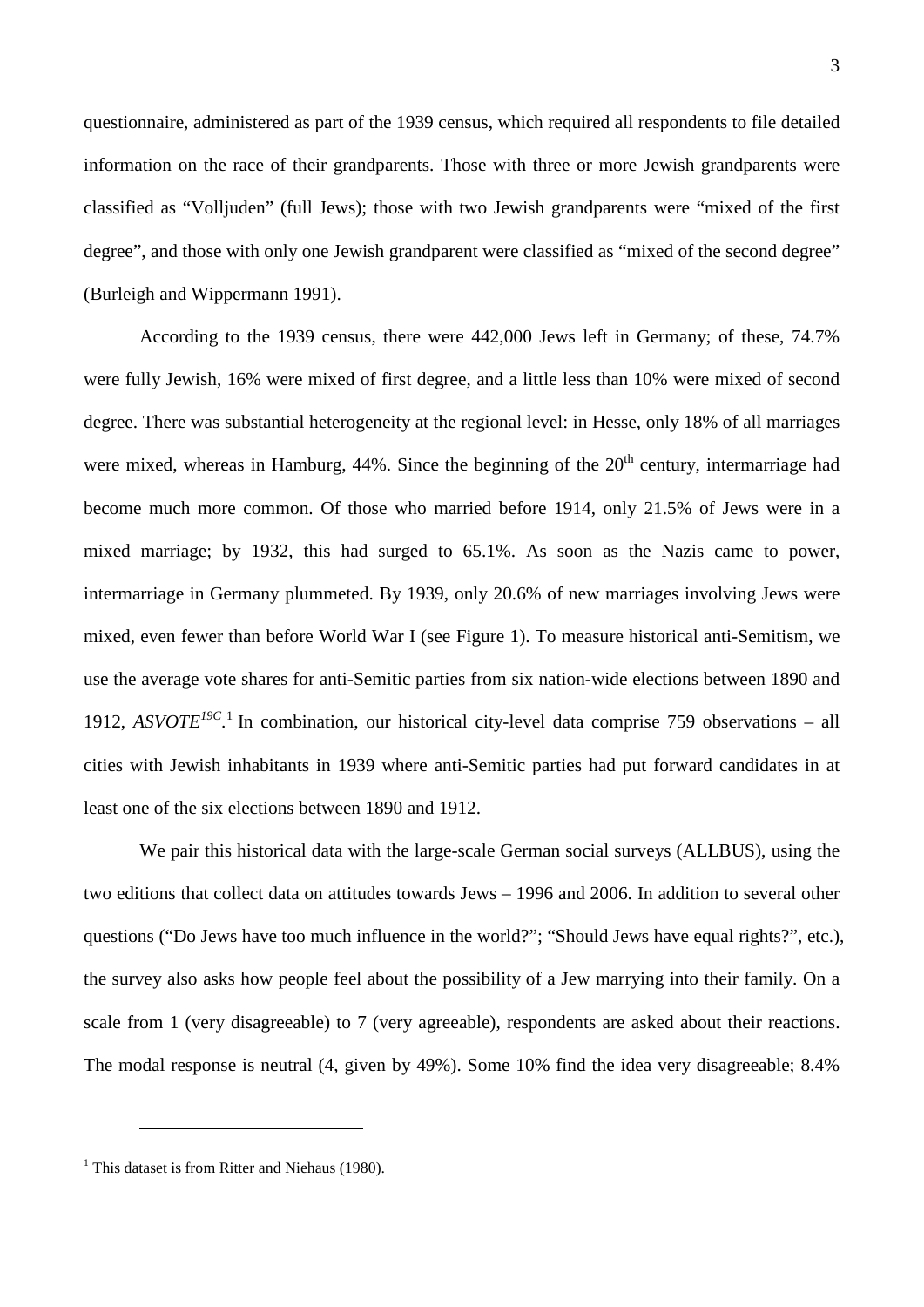claim to be very pleased with it. There is substantial variation by region, especially when it comes to extreme responses. In Lower Bavaria, 39% of respondents find the idea of a Jew marrying into their family either quite or very disagreeable. At the opposite end of the spectrum, in Hamburg, only 5.6% of people feel this way. Overall, we draw on data from 264 cities with 6,643 individuals.

# **II. Results**

We first analyze raw correlations between modern-day attitudes and historical intermarriage rates, and then disentangle the underlying drivers.

Contrary to expectations, German towns and cities where "mixed marriages" were more common before 1939 show *less* tolerance towards intermarriage today. This basic pattern holds for both attitudes towards marrying a Jew (Table 1, columns 1 and 2) and intermarriage with ethnic minorities in general (columns 3 and 4). This is true if we use offspring with two Jewish grandparents as an indicator of intermarriage (*MixedJew1st*) or if we use all offspring with one or two Jewish grandparents (*MixedJew2nd*). In the regressions, we control for personal characteristics – age and education – as well as the wave of the survey. The basic correlation is particularly surprising because there is ample evidence that anti-Semitic attitudes in Germany are highly persistent, with medieval patterns of pogroms still having predictive power for behavior 600 years later (Voigtländer and Voth 2012). What can account for such a puzzling result?

# *[Table 1 here]*

Two factors contribute to intermarriage – the willingness to marry across ethnic lines, and the possibilities for minority members to find a mate inside their own group. The first channel is affected by how tolerant the local German population is towards Jews. Where gentiles were more favorable towards their Jewish neighbors in the past, we expect more intermarriage – and more positive attitudes today. Where this channel operates, intermarriage reflects tolerance towards minorities. The second channel may confound this relationship. Smaller towns are typically less tolerant towards minorities, and they also host smaller Jewish communities. Smaller groups, in turn, have a greater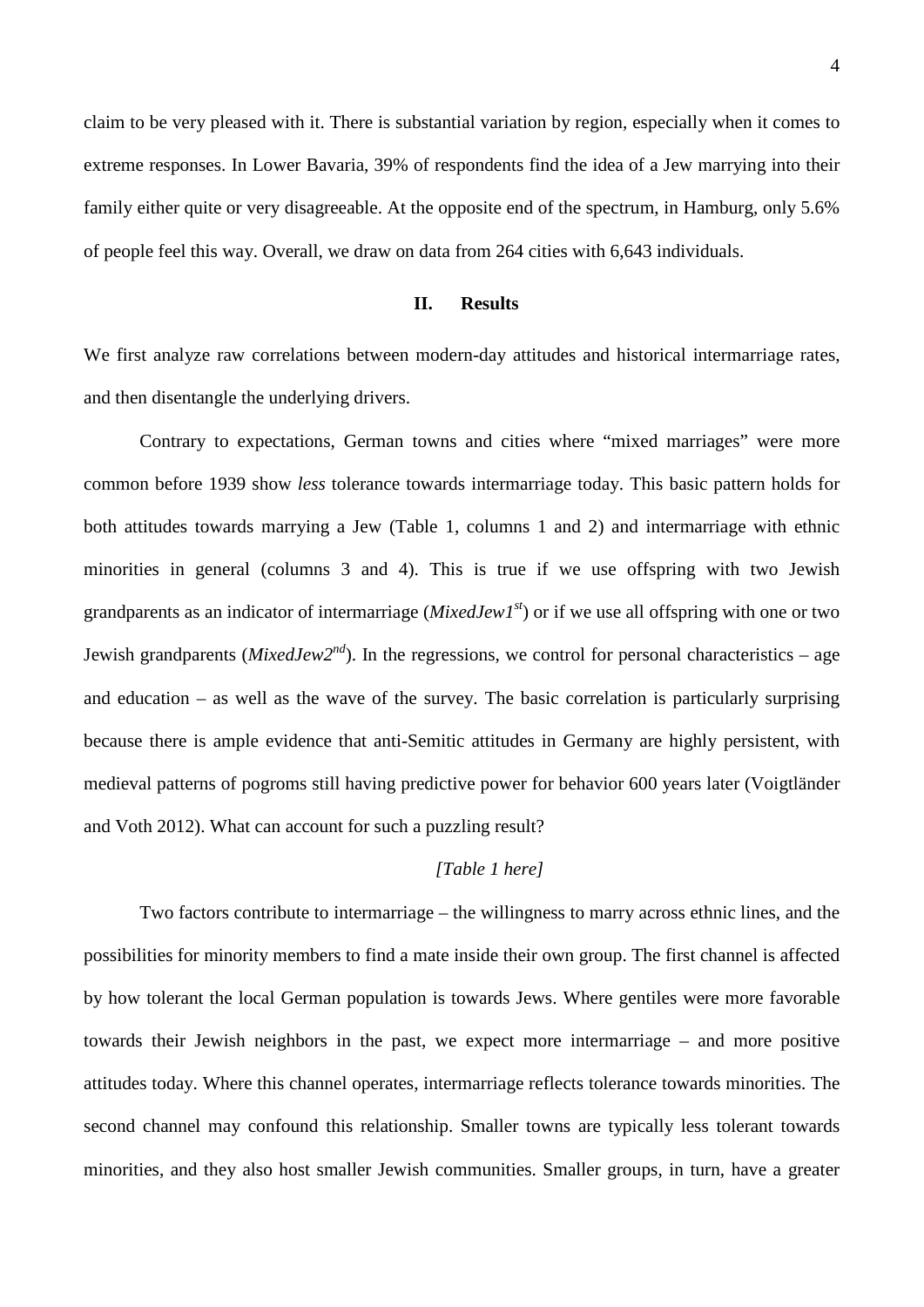need to marry outsiders because suitable inside matches are harder to find (Banerjee et al. 2009). Thus, since smaller Jewish communities were located in less tolerant towns, this channel leads to a negative association between historical intermarriage and present attitudes. In other words, where local attitudes were hostile, and the Jewish community was small, intermarriage rates *may* have been higher simply because there were not enough feasible matches for individuals of marriable age.<sup>[2](#page-4-0)</sup> If this second channel dominates, the overall relationship will have the opposite of the expected sign. This can rationalize the results in Table 1.

Larger cities were more tolerant than smaller ones in several ways; in particular, they showed less anti-Semitism at the ballot box.<sup>[3](#page-4-1)</sup> At the same time, Jews could choose from a large number of co-religionists before having to consider gentiles as a possible match; intermarriage was correspondingly rare (Figure 2). Table 2 shows that out-marriage was particularly common in towns with small Jewish communities; as the number of Jews increased, intermarriage became increasingly rare.<sup>[4](#page-4-2)</sup> This pattern is true for both types of mixed marriages – those involving (in NS terminology) "full Jews" and "half Jews". At the same time, all regressions suggest that larger cities are more tolerant towards intermarriage (after controlling for the size of Jewish communities). In addition, we find a consistent negative effect of deeply rooted anti-Semitism on intermarriage rates. We use two

<u>.</u>

<span id="page-4-0"></span> $2$  Even if many inhabitants in a community were anti-Semitic, only one suitable match is required for the formation of a marriage. There are many dimensions in which marriage partners can be "compensated" (i.e., by finding a much more attractive or prosperous match); this implies that some match should be possible if the willingness to compromise is sufficiently high (Abramitzky, Delavande, and Vasconcelos 2011; Banerjee et al. 2009).

<span id="page-4-1"></span><sup>&</sup>lt;sup>3</sup> A regression of *ASVOTE<sup>19C</sup>* on city size yields a strongly significant negative coefficient: A one percentage point increase in city size is associated with a 1.6% decrease in *ASVOTE19C* (relative to a standard deviation of 14.4).

<span id="page-4-2"></span><sup>&</sup>lt;sup>4</sup> The results reported in Table 2 are conditional on city size. When dropping city population from the regressions, the negative relationship with Jewish community size becomes even stronger. In addition, results are very similar when we use the size of Jewish communities in 1925 instead of 1939, i.e., before emigration had diminished the Jewish population in German cities (deportations began on a large scale only after 1939).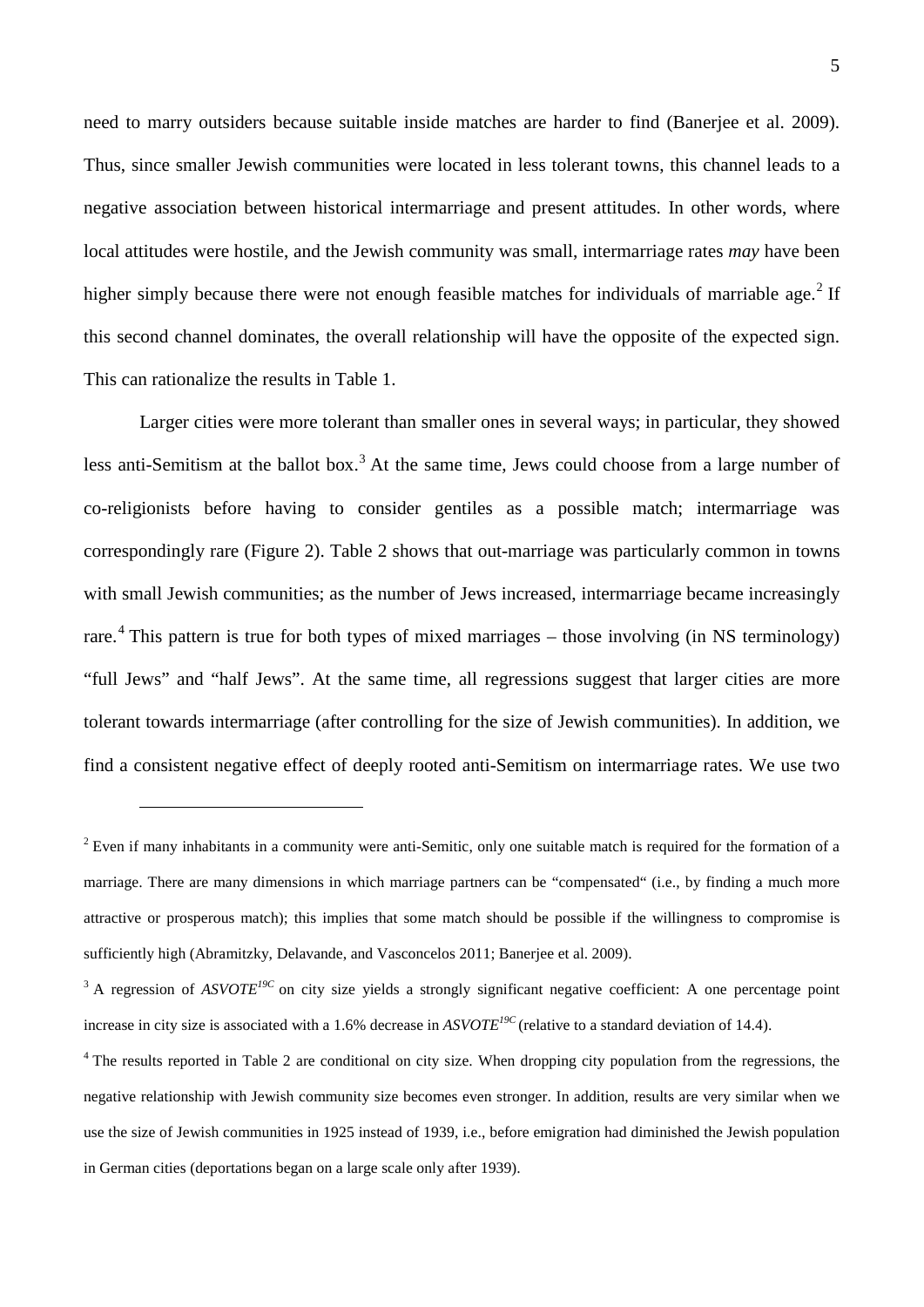direct indicators – the electoral success of anti-Jewish parties, 1890-1912, and medieval pogroms for those locations with a Jewish settlement in the Middle Ages.<sup>[5](#page-5-0)</sup>

#### *[Figure 2 here; Table 2 about here]*

In Table 3, we summarize the characteristics of localities by tercile of the share of "mixed Jews" in 1939. The lower the proportion of intermarriages, the smaller the town/city and its Jewish community; the higher the vote share for anti-Semitic parties; and the lower the educational level of the population today.<sup>[6](#page-5-1)</sup> These empirical regularities suggest that the basic relationship between mixed marriages in the past and attitudes towards intermarriage in Table 1 is not well-specified. Only one of the two determinants of intermarriage – attitudes amongst gentiles towards Jews – will capture the hypothesized relationship.

# *[Table 3 here]*

In Table 4, we examine this question empirically. Here, we use a two-stage-least-squares approach, predicting the share of mixed offspring in the Jewish population with voting results for the anti-Semitic parties in Germany, 1890-1912. In columns 1 and 2, in the first stage, votes for anti-Jewish parties are a powerful (negative) predictor of intermarriage. The second stage demonstrates that more intermarriage before 1940, driven by less historical anti-Semitism, is associated with more tolerant attitudes today – both towards marriages with Jews, and with other ethnic minorities. At the same time, we control for Jewish community size, which is strongly positively associated with

-

<span id="page-5-0"></span><sup>&</sup>lt;sup>5</sup> When using data on pogroms in 1349, we restrict the sample to cities with documented medieval Jewish settlements. The data are from Voigtländer and Voth (2012).

<span id="page-5-1"></span> $6$  Note that *ASVOTE<sup>19C</sup>* does not decline continuously with each tercile of intermarriage. This is because the size of Jewish communities is a confounding factor: Intermarriage was higher in cities with less anti-Semitism and with smaller Jewish communities. However, *ASVOTE19C* was c.p. higher in smaller cities, with fewer Jews. Once we account for these opposing effects by including city size, Jewish community size, and *ASVOTE19C*, the results are unambiguous (Table 2).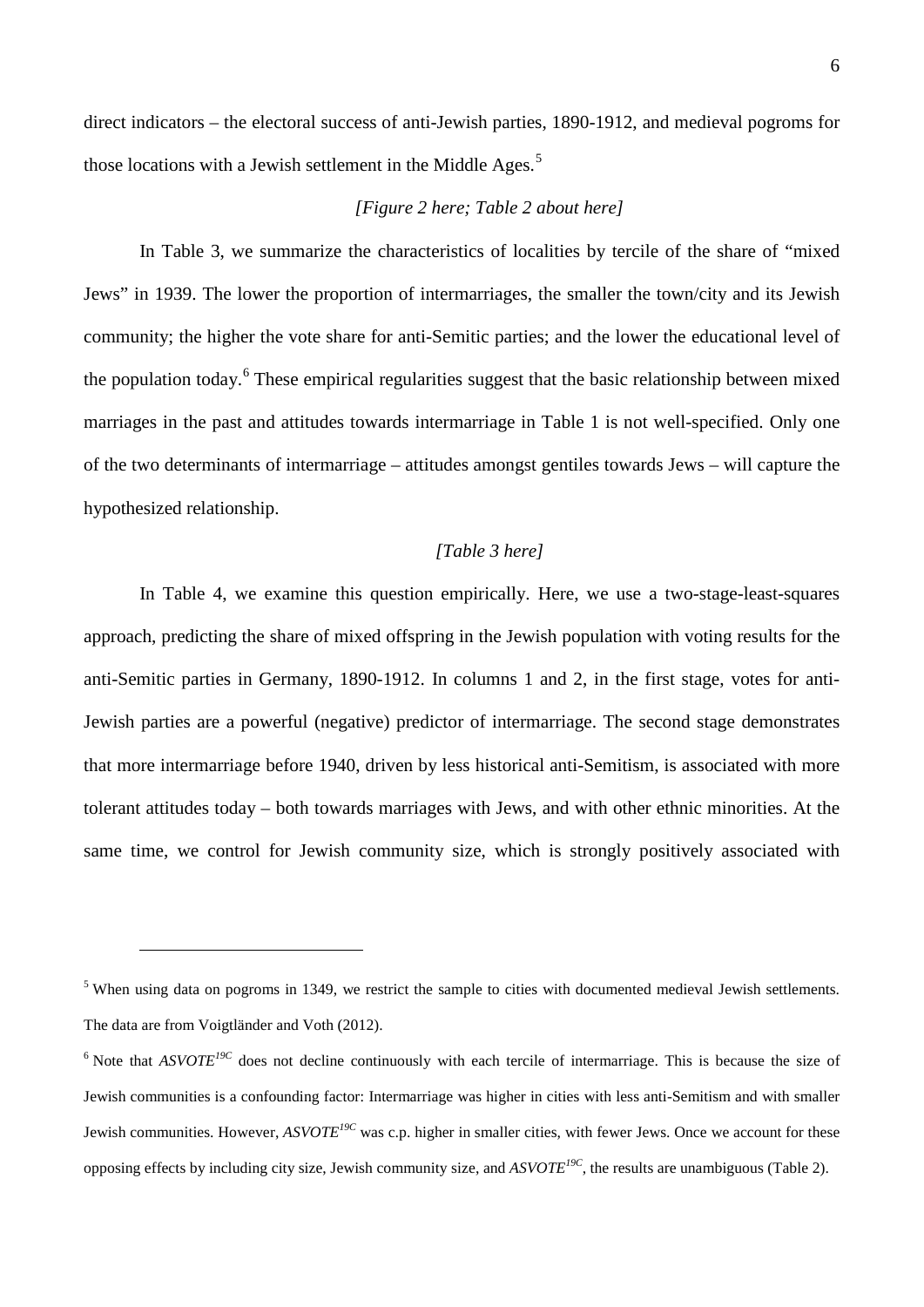favorable attitudes towards intermarriage today. This captures the fact that larger cities tend to be more tolerant towards minorities, and also hosted larger Jewish communities before World War II.<sup>[7](#page-6-0)</sup>

In columns 3 and 4, we show that the second part of the variation in early  $20<sup>th</sup>$  century intermarriage behavior – driven by the need to marry outside one's own group – is strongly associated with *more negative* views of intermarriage today. [8](#page-6-1) In other words, where Jewish communities were small and out-marriage was more of a need than a choice, its information value for attitudes amongst gentiles is low. Instead, more intermarriage due to smaller Jewish communities reflects less tolerant attitudes in smaller cities. As it happens, in Germany before 1939, locations with small Jewish communities – mostly rural towns – were more anti-Semitic. Today, these attitudes remain in the smaller towns, giving rise to a paradoxical relationship in the aggregate.

# *[Table 4 here]*

## **III. Conclusion**

When does frequent intermarriage indicate tolerance towards a minority? We examine the case of marriages between Jews and gentiles in early  $20<sup>th</sup>$  century Germany. Places where historical attitudes towards Jews were more negative – as reflected in higher vote shares for anti-Semitic parties in the late  $19<sup>th</sup>$  and early  $20<sup>th</sup>$  century – recorded fewer "mixed marriages". At the same time, locations hostile to Jews also had much smaller Jewish communities. For Jews approaching marriage age in these locations, there were few potential mates from within the community available; out-marriage rates were correspondingly higher. We document these patterns using official German statistics on "half Jews", "quarter Jews", etc. compiled by the Nazi authorities after 1933.

-

<span id="page-6-0"></span><sup>&</sup>lt;sup>7</sup> We obtain very similar results when controlling for both present city population and the size of Jewish communities.

<span id="page-6-1"></span><sup>&</sup>lt;sup>8</sup> We control for *ASVOTE<sup>19C</sup>* in order to isolate the community size effect on intermarriage from the direct effect of historical anti-Semitism. The negative coefficient on *ASVOTE<sup>19C</sup>* in columns 3 and 4 suggests that historical anti-Semitism persisted at the local level.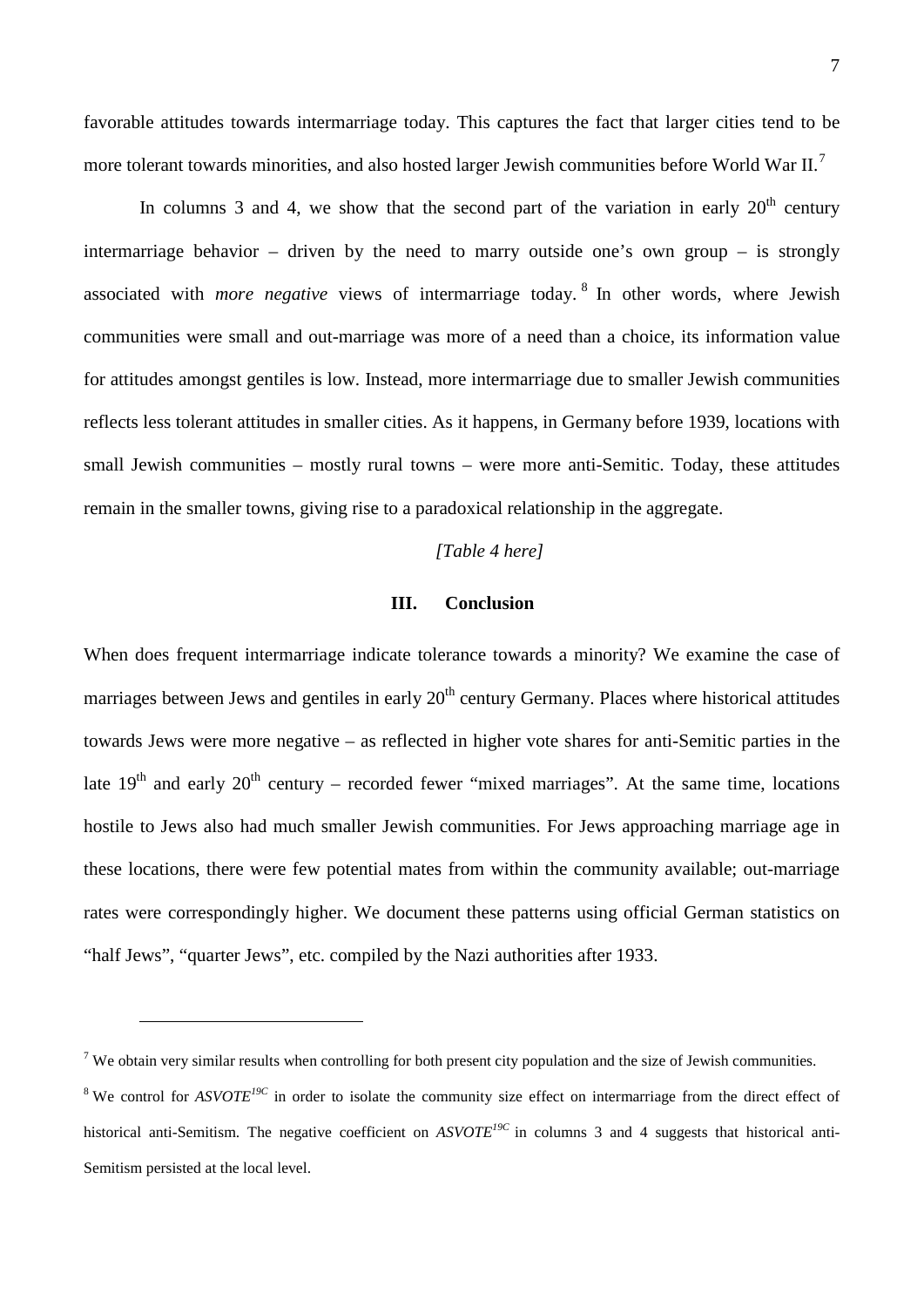Remarkably, attitudes towards intermarriage are stable over more than half a century – in towns and cities where intermarriage rates between Jews and gentiles were high before 1939 because of positive attitudes amongst the German population, respondents today are much more comfortable with the idea of having a Jewish family member. In contrast, in places where out-marriage rates for Jews were high because the Jewish community was small, attitudes today are also sharply more critical today – not least because the local population was often more hostile, reducing the number of Jews in a location.

The answer to our question – when does intermarriage reflect tolerance – is straightforward: Only the part of the variation driven by attitudes directly is valuable in explaining cultural preferences. The share of the variation reflecting the "tightness" of the marriage market can confound the result; in extreme cases – such as Germany before 1939 – it may even induce an inverse correlation.

#### **References**

- Abramitzky, Ran, Adeline Delavande, and Luis Vasconcelos. 2011. "Marrying Up: The Role of Sex Ratio in Assortative Matching." *American Economic Journal: Applied Economics* 3 (3): 124– 57.
- Banerjee, Abhijit, Esther Duflo, Maitreesh Ghatak, and Jeanne Lafortune. 2009. *Marry for What: Caste and Mate Selection in Modern India*. Working Paper. National Bureau of Economic Research. http://www.nber.org/papers/w14958.
- Bisin, Alberto, Giorgio Topa, and Thierry Verdier. 2004. "Religious Intermarriage and Socialization in the United States." *Journal of Political Economy* 112 (3) (June 1): 615–664. doi:10.1086/383101.
- Blossfeld, Hans-Peter, and A. Timm. 2003. *Who Marries Whom? Educational Systems as Marriage Markets in Modern Societies*. Springer.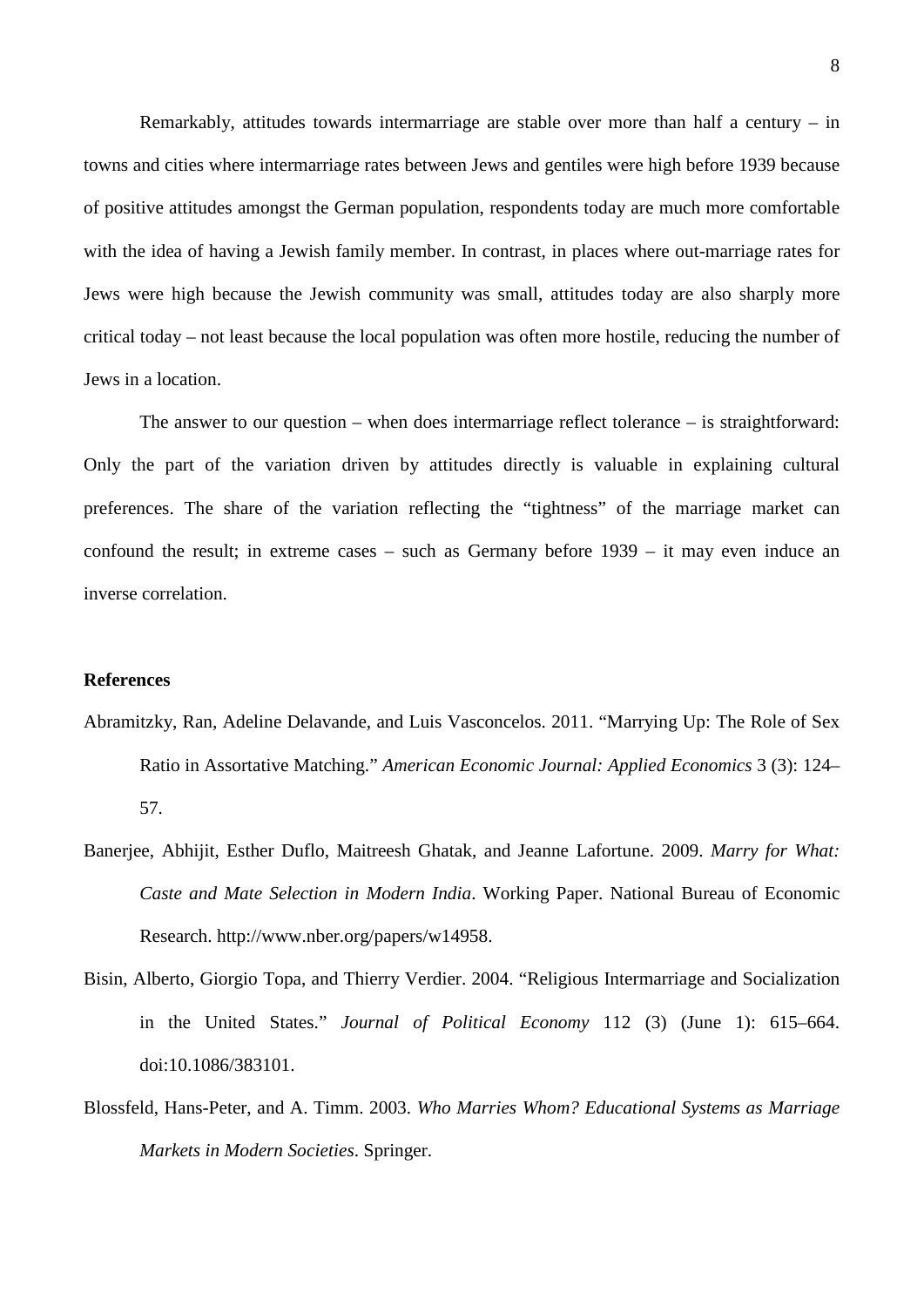- Burleigh, M., and W. Wippermann. 1991. *The Racial State: Germany 1933-1945*. Cambridge University Press.
- Gabriel, O.W. 2000. "Demokratische Einstellungen in einem Land ohne demokratische Traditionen? Die Unterstützung der Demokratie in den neuen Bundesländern im Ost-West-Vergleich." *Wirklich ein Volk*: 41–77.
- Meng, Xin, and Robert G. Gregory. 2005. "Intermarriage and the Economic Assimilation of Immigrants." *Journal of Labor Economics* 23 (1) (January 1): 135–174. doi:10.1086/425436.
- Ritter, Gerhard A., and Merith Niehuss. 1980. "Wahlgeschichtliche Materialien Zur Statistik Des Kaiserreiches 1871-1918 (ZA8348)". GESIS.
- Statistisches Reichsamt. 1944. *Die Juden und jüdischen Mischlinge im Deutschen Reich.* Vol. 4. Statistik des deutschen Reiches 4 552. Berlin.
- Voigtländer, Nico, and Hans-Joachim Voth. 2012. "Persecution Perpetuated: The Medieval Origins of Anti-Semitic Violence in Nazi Germany." *The Quarterly Journal of Economics* 127 (3) (August 1): 1339–1392. doi:10.1093/qje/qjs019.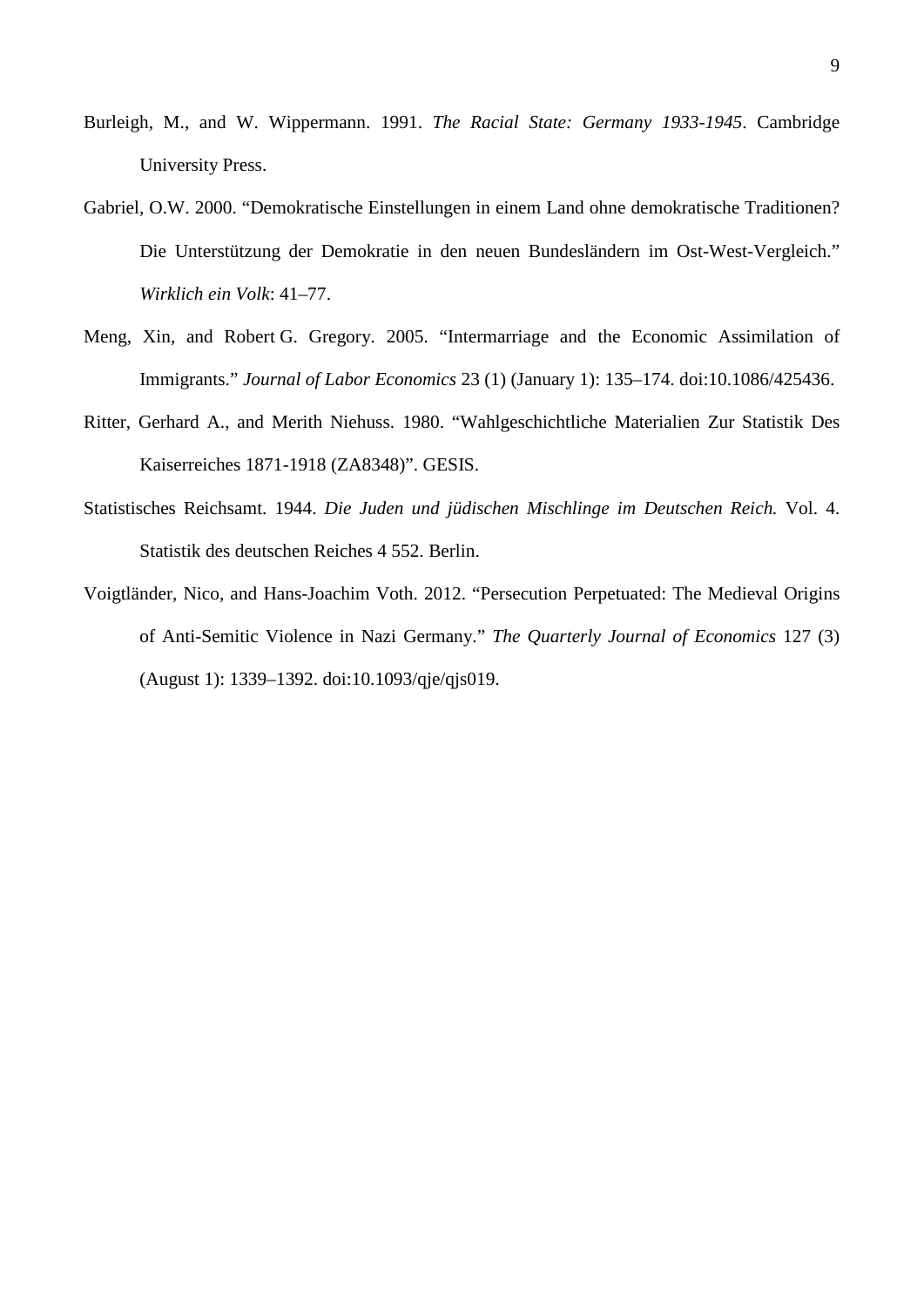

Note: The figure shows the share of marriages between Jews and gentiles, as a percentage of all marriages involving Jews, in percent.



Figure 2: Share of Individuals from Mixed Marriages, by Tercile of Jewish Community Size

Note: "Mixed Jews" are individuals with one or two Jewish grandparents, according to the 1939 German Census. The "whiskers" show the range of the distribution from the  $0<sup>th</sup>$  to the  $100<sup>th</sup>$  percentile; the outer frame of the box indicates the  $25<sup>th</sup>$  and  $75<sup>th</sup>$  percentiles; and the line in the middle shows the median.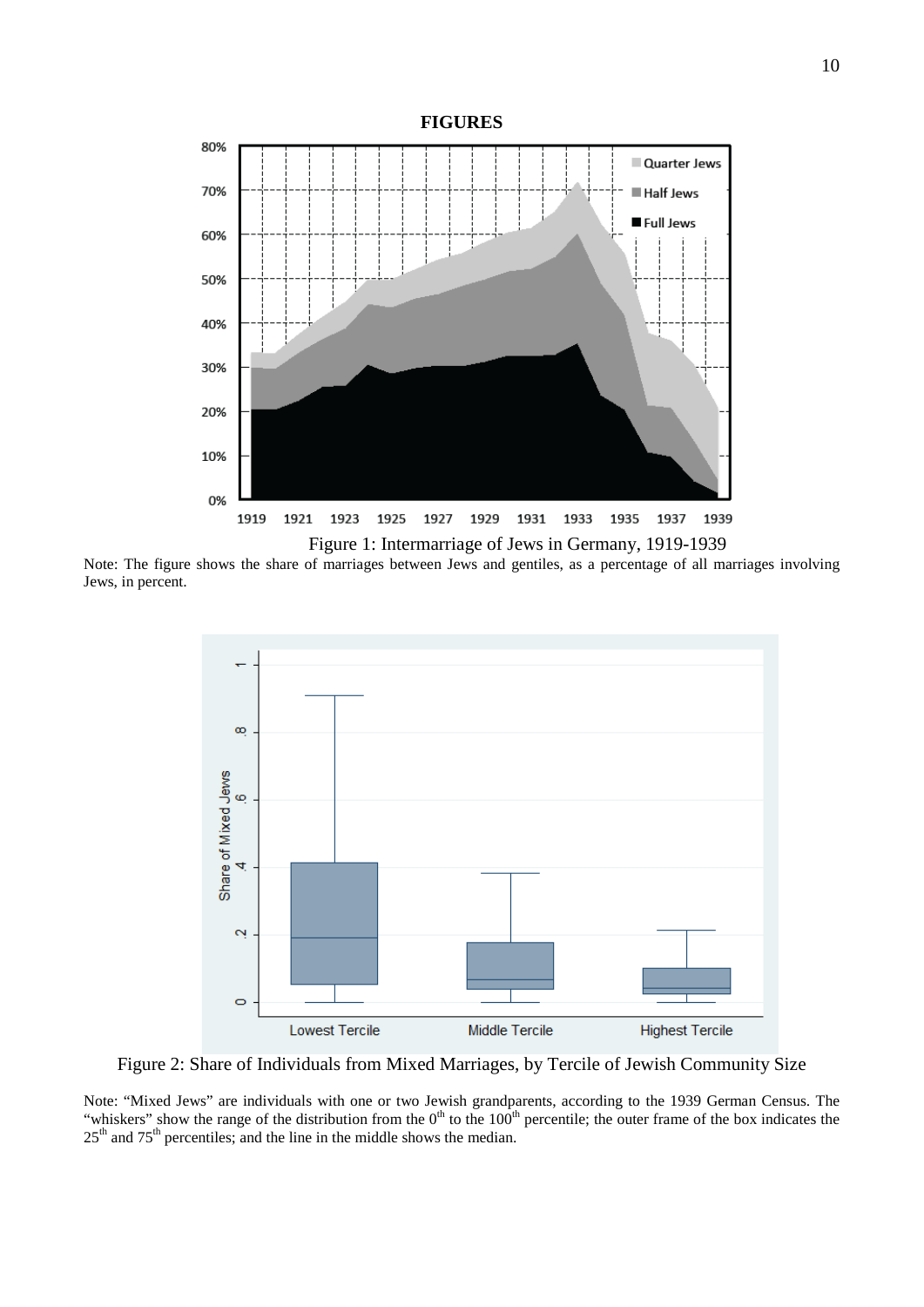|                  | (1)        | (2)                  |               | (4)                      |  |  |
|------------------|------------|----------------------|---------------|--------------------------|--|--|
| Dep. Var.:       |            | Jewish Intermarriage |               | Intermarriage in General |  |  |
|                  |            | $1996 + 2006$        | $1996 + 2006$ |                          |  |  |
| $MixedJew1^{st}$ | $-.500***$ |                      | $-446***$     |                          |  |  |
|                  | (.173)     |                      | (.129)        |                          |  |  |
| $MixedJew2^{nd}$ |            | $-405***$            |               | $-.381***$               |  |  |
|                  |            | (.152)               |               | (.118)                   |  |  |
| <b>CONTROLS</b>  | yes        | yes                  | yes           | yes                      |  |  |
| $\boldsymbol{N}$ | 4,735      | 4,538                | 4,715         | 4,520                    |  |  |
| $R^2$            | .038       | .037                 | .065          | .064                     |  |  |

Table 1: Correlation between historical Jewish intermarriage and today's attitudes

Notes: Standard errors in parentheses. \*  $p < 0.1$ , \*\*  $p < 0.05$ , \*\*\*  $p < 0.01$ . The dependent variable in columns 1 and 2 reflects attitudes towards intermarriage with Jews in 264 German municipalities in 1996 and 2006. The variable is the answer to the question "How agreeable or disagreeable would it be for you if a Jew married into your family?", on a scale from 1("very disagreeable") to 7 ("very agreeable"). *MixedJew1st* is the percentage of "mixed Jews" in 1939 of first degree, with two Jewish grandparents. *MixedJew2<sup>nd</sup>* is the percentage of "mixed Jews" of first or second degree, with one or two Jewish grandparents. The dependent variable in columns 3 and 4 reflects attitudes towards intermarriage in general, using the average response to same question for Jews, Turks, Italians, ethnic German emigrants, and asylum seekers. *CONTROLS* comprise dummies for high school and university degrees, age, age<sup>2</sup>, and a dummy for the sample year 2006. All regressions include only subjects with German nationality and at least two generations of German ancestors.

|                     | (1)                      | (2)                    | (3)                      | (4)                    |
|---------------------|--------------------------|------------------------|--------------------------|------------------------|
| Dep. Variable       | --- $MixedJew1^{st}$ --- |                        | --- $MixedJew2^{nd}$ --- |                        |
| $ln(Size \; Jewish$ | $-.0514***$              | $-0.0763***$           | $-.0763***$              | $-.0963***$            |
| Comm. 39)           | (.00703)                 | (.0132)                | (.00897)                 | (.0129)                |
| ln(Pop'33)          | $.0393***$<br>(.00362)   | $.0515***$<br>(.00680) | $.0501***$<br>(.00449)   | $.0659***$<br>(.00702) |
| $ASVOTE^{19C}$      | $-.102***$<br>(.0276)    |                        | $-116***$<br>(.0440)     |                        |
| $POG^{1349}$        |                          | $-0.0368*$             |                          | $-0.0531**$            |
|                     |                          | (.0200)                |                          | (.0236)                |
| $\overline{N}$      | 758                      | 322                    | 759                      | 324                    |
| $R^2$               | .309                     | .296                   | .337                     | .357                   |

Table 2: Historical determinants of Jewish intermarriage

Notes: Standard errors in parentheses, clustered at the county level. \* *p* < 0.1, \*\* *p* < 0.05, \*\*\* *p* < 0.01. *MixedJew1st* is the percentage of "mixed Jews" of first degree, with two Jewish grandparents. *MixedJew2nd* is the percentage of "mixed Jews" of first or second degree, with one or two Jewish grandparents. *ASVOTE19C* is the average vote for anti-Semitic parties between 1890 and 1912. *POG1349* takes the value 1 if a pogrom against the local Jewish community occurred in the years 1348–50, and 0 otherwise.